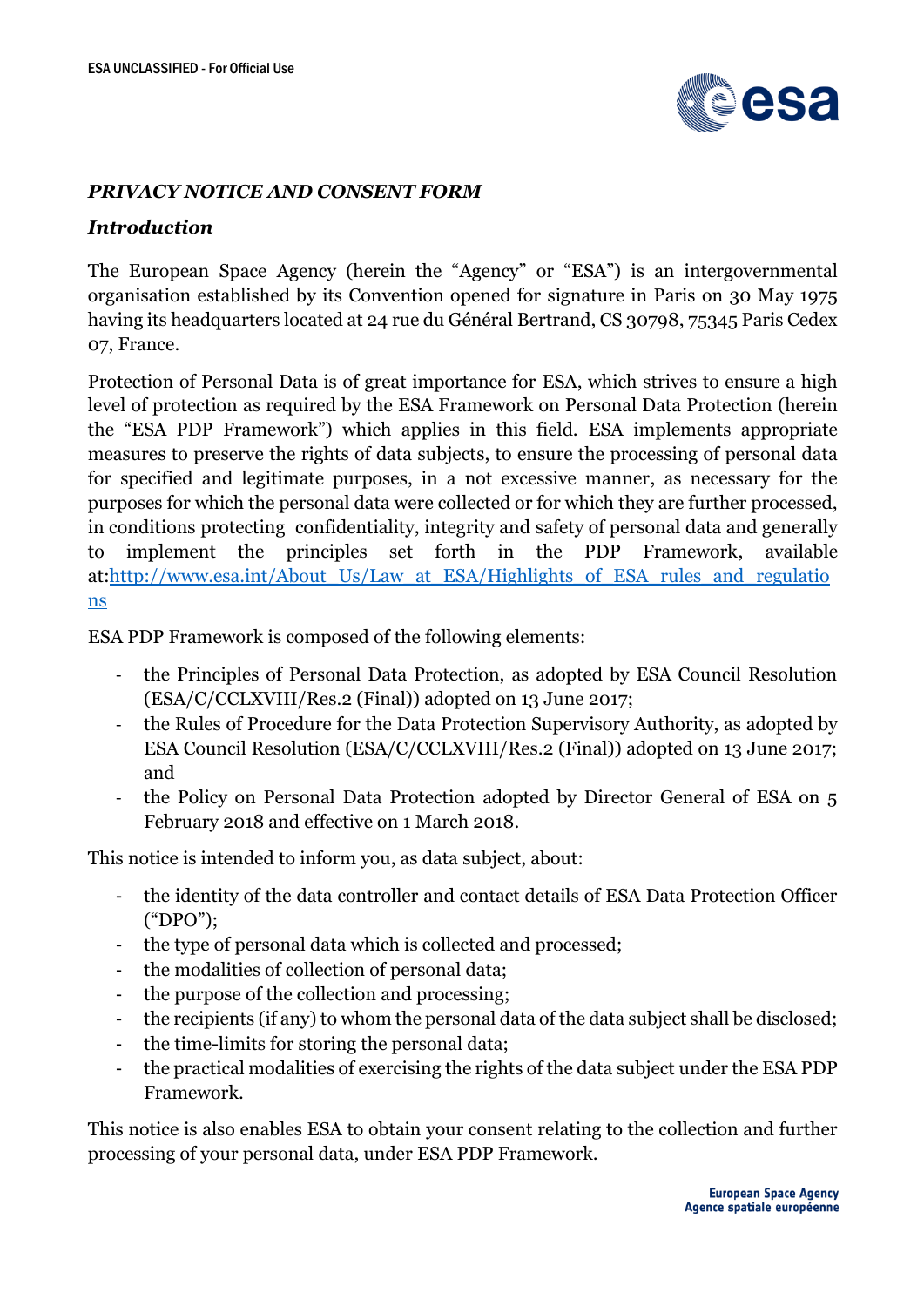

### *(1)Who is the Data Controller?*

Your personal data are collected and further processed as shown below upon the decision taken by ESA

Thus the Data Controller is ESA.

### *(2) What are the contact details of ESA Data Protection Officer?*

According to ESA PDP Framework, your first point of contact concerning personal data matters is the ESA Data Protection Officer ("DPO"), who may be contacted at [DPO@esa.int](mailto:DPO@esa.int)

For further information on the situations in which you may contact the ESA DPO, please refer to the questions below.

# *(3) What kind of personal data about you are collected and further processed?*

The personal data which may be collected and further processed for the purposes mentioned below are in particular*:*

- *Name*
- *E-mail*
- *Cookies required for the correct functioning of the registration and questionnaire webpages.*
- *Other information that you provide and which may directly or indirectly identify you;*

You are required not to send to the Agency any sensitive information (including information that indicate, directly or indirectly, the personnel's ethnic origin, political opinions, adhesion to unions, parties etc., health situation, sexual orientation).

## *(4) How are your personal data collected or further processed?*

Your personal data is collected through registration for the upcoming workshops.

## *(5)Why are your personal data collected and further processed?*

Your personal data are collected and further processed to enable your participation in the upcoming user workshops and to facilitate completion of related questionnaires.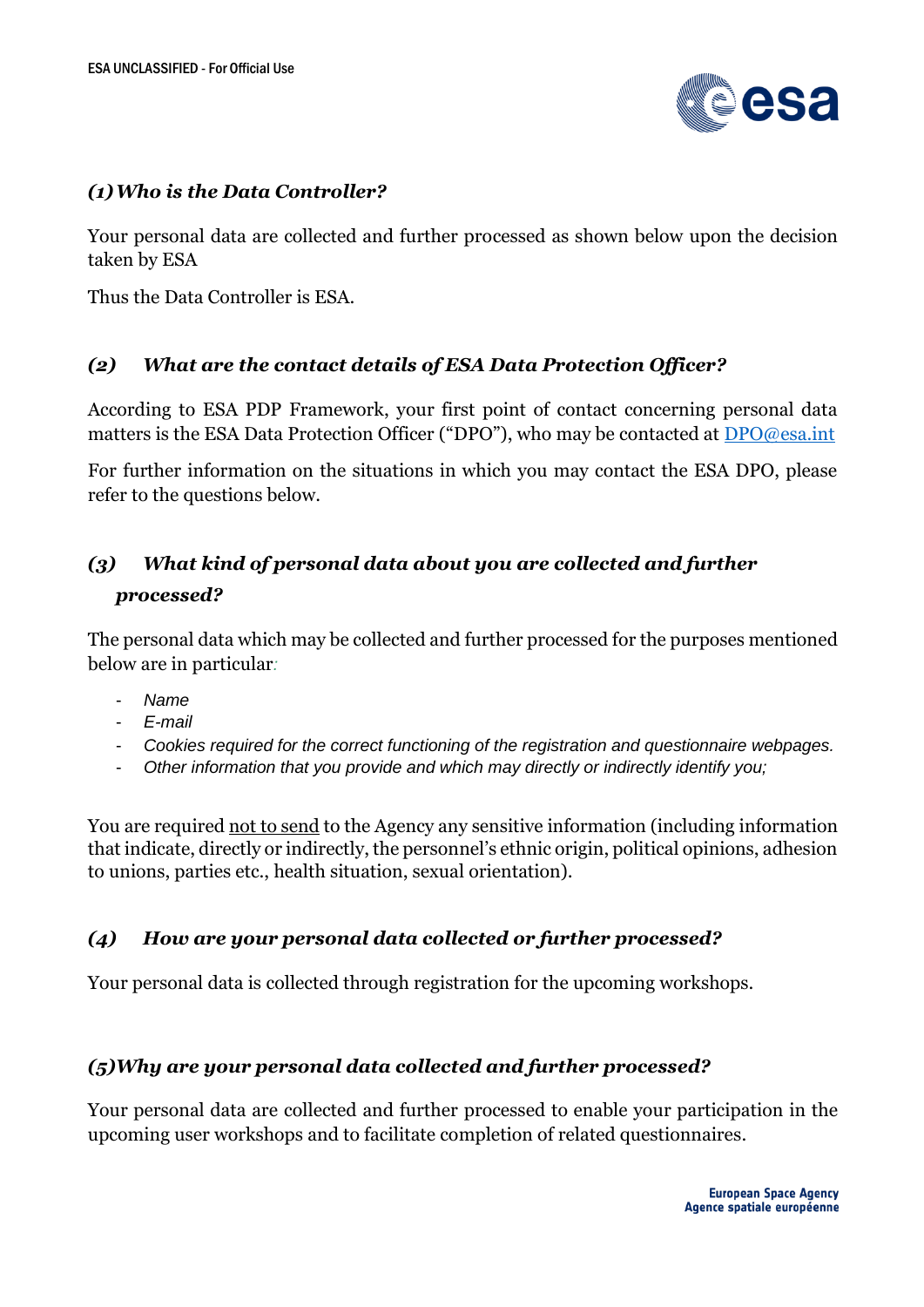

In addition to these purposes, the Agency may use your personal information for any of the purposes mentioned in Article 5 of the Policy on Personal Data Protection.

### *(6) To whom might we disclose your personal data?*

The Agency may disclose your personal data to any of the following third party recipients for the fulfilment of all or part of the purposes of the collection and processing of personal data, which are mentioned above:

|                             |  |  | Recipient acting under Servers of the recipient are |  |
|-----------------------------|--|--|-----------------------------------------------------|--|
|                             |  |  | contract to the Agency under located in: Spain      |  |
| the P3-SWE-XXIII.1          |  |  |                                                     |  |
| contract and organising end |  |  |                                                     |  |
| user workshops within the   |  |  |                                                     |  |
| framework                   |  |  |                                                     |  |
|                             |  |  |                                                     |  |
|                             |  |  |                                                     |  |

The Agency does not consider your personal data as an asset for sale and, thus, does not does not sell your personal data to any third parties.

### *(7)How long do we retain your personal data for?*

The Agency may keep your personal data for as long as necessary for the fulfilment of the above mentioned purposes. Your Personal Data shall be deleted thereafter.

### *(8) How can you erase, rectify, complete or amend your personal data?*

The Agency is keen to collect and process accurate personal data and to keep it to date.

You may request the erasure, rectification, completion or amendment of your personal data if, and to the extent that it is inaccurate or incomplete, having regard to the purposes for which they are collected and processed, or if they are processed in violation with the principles referred in ESA PDP Framework.

If you choose to make a request for the erasure of personal data prior to the workshop taking place, you understand and agree that your registration cannot be processed.

The above-mentioned request should be submitted to the ESA DPO, as first point of contact, by sending an email to: [dpo@esa.int](mailto:dpo@esa.int)